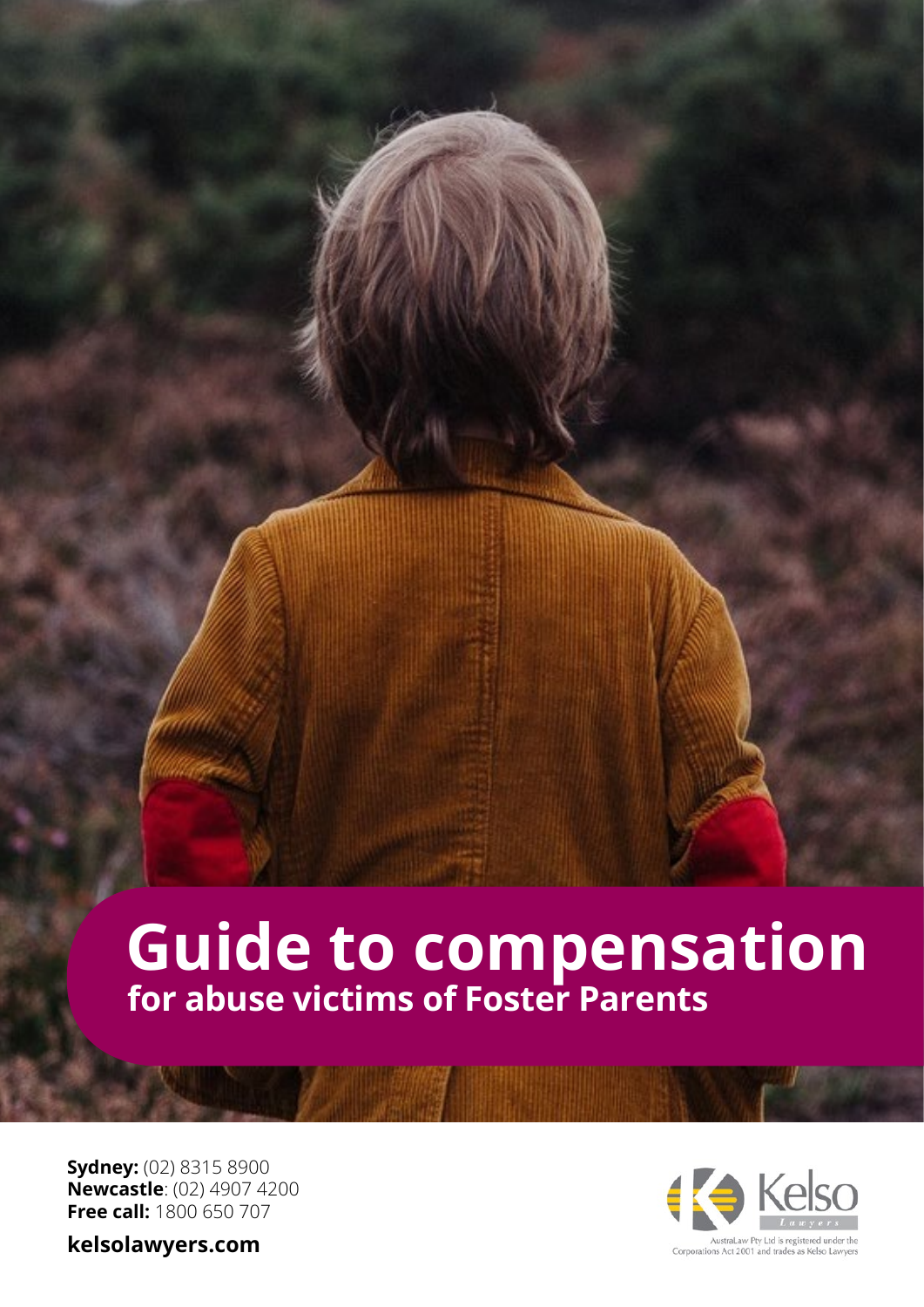# **About Kelso Lawyers**

Kelso Lawyers are specialists in historical abuse cases.

Founder and director, Peter Kelso was himself physically and emotionally abused while a State ward.

Now a lawyer, Peter has made it his mission to provide compassionate and supportive legal representation to abuse survivors seeking compensation.

You can hear Peter tell his own story of abuse and recovery on our website kelsolawyers.com/au/peter-kelso.

Kelso Lawyers have offices in Sydney and Newcastle, but represent abuse survivors right across Australia. Peter is supported by an expert legal team who share his passion for helping survivors to seek justice and compensation from the institutions that abused the individuals in their care.

Liability limited by a scheme approved under Professional Standards Legislation. Legal practitioners employed by Kelso Lawyers are members of the scheme.

**Sydney:** (02) 8315 8900 **Newcastle**: (02) 4907 4200 **Free call:** 1800 650 707



**kelsolawyers.com**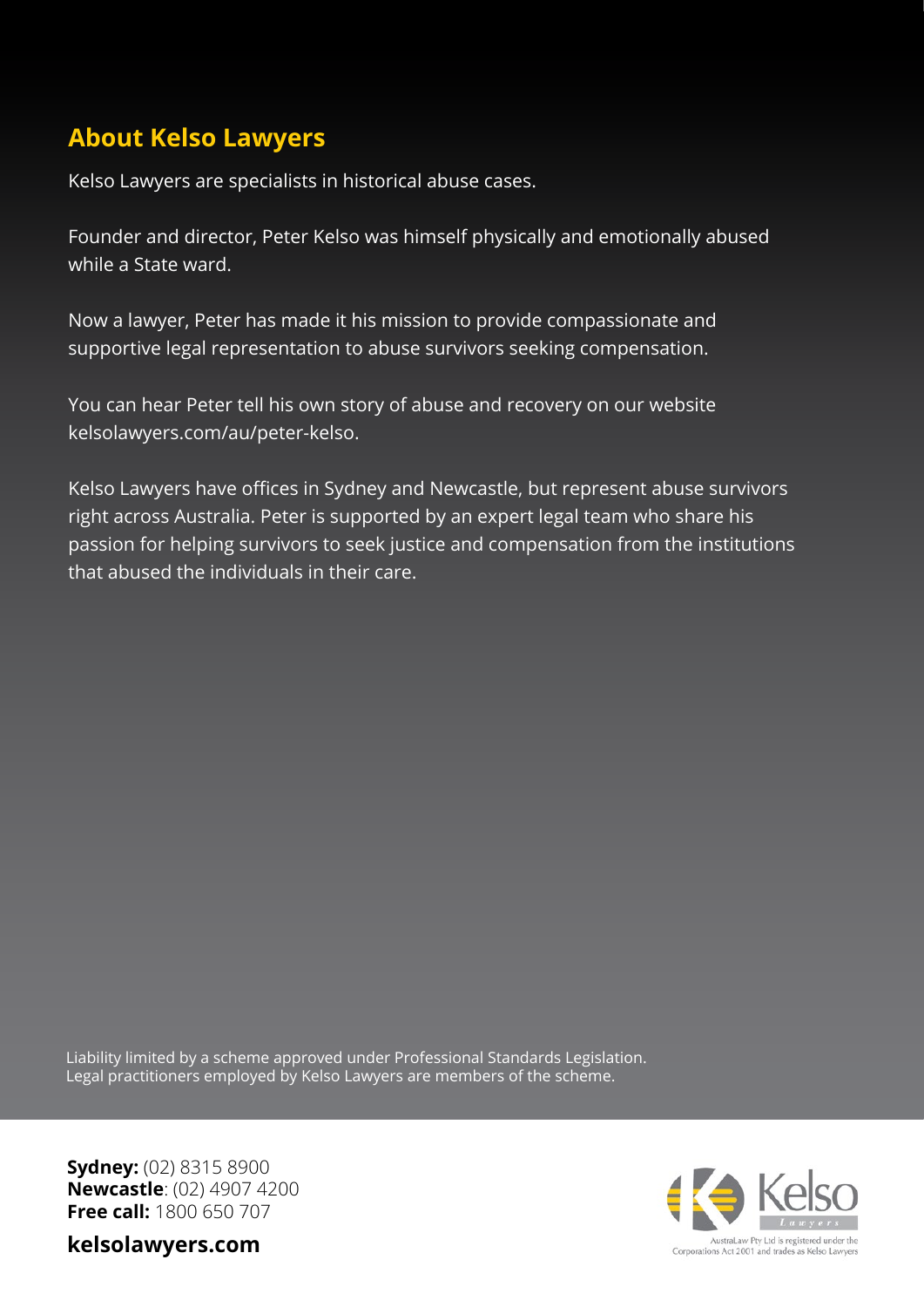

# **Contents**



### **Why compensation?**

Learn why compensation helps victims of abuse, how to make a claim, and the 10 steps to justice.

**Making a claim** We explain what to expect when making a claim with Kelso Lawyers.

**3**

**2**

# **Making a statement**

Learn what's involved with making a statement, and how to prepare.



# **Alternative Dispute Resolution**

You'll learn the difference between alternative dispute resolution and mediation.

**5**

### **Payments and costs**

We help you understand how much of your award you will keep, what you need for representation and the financial costs involved.



# **Life after making a claim**

What will you do after making a claim?



### **FAQ's and glossary**

Commonly asked questions and phrases used in compensation cases.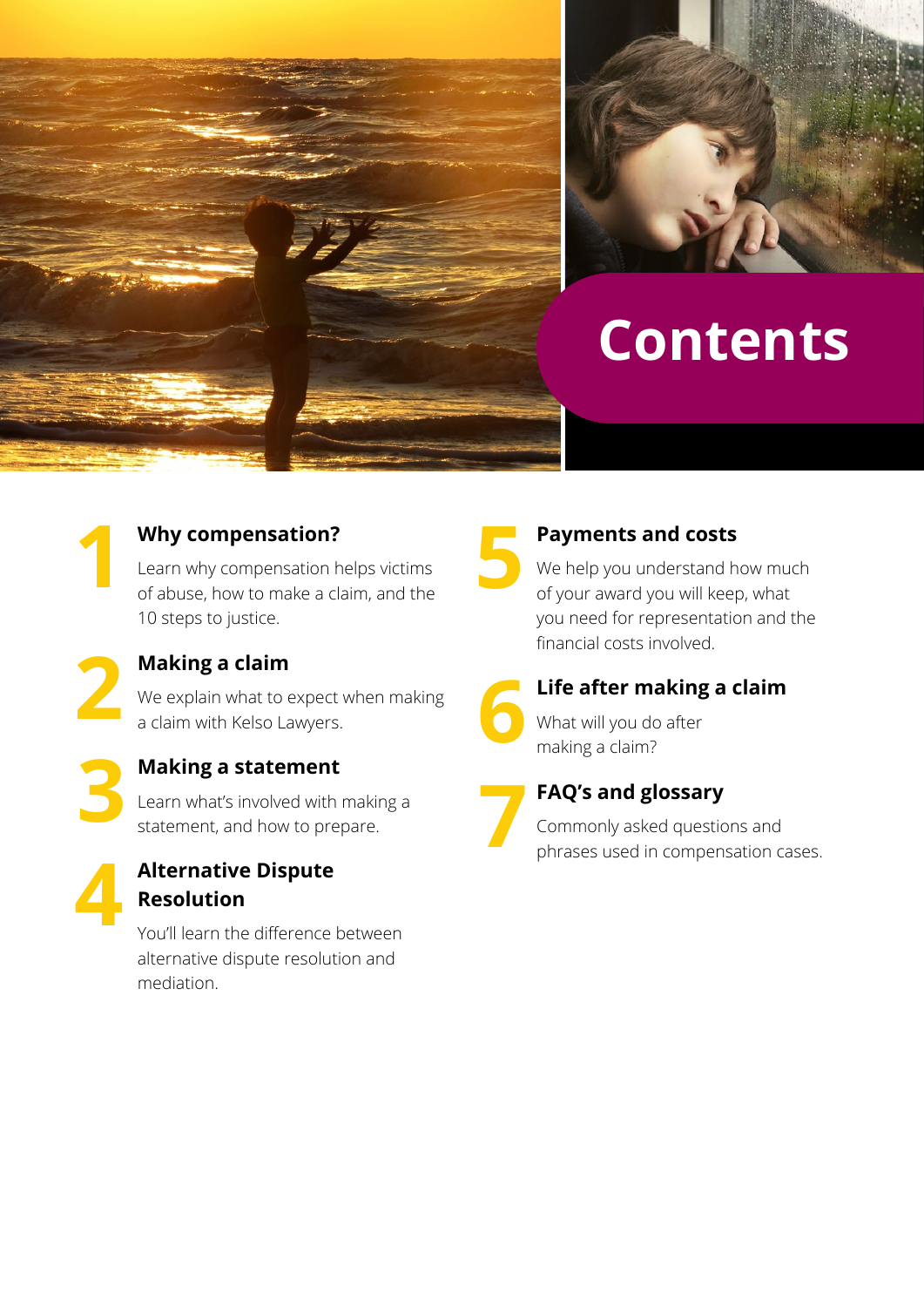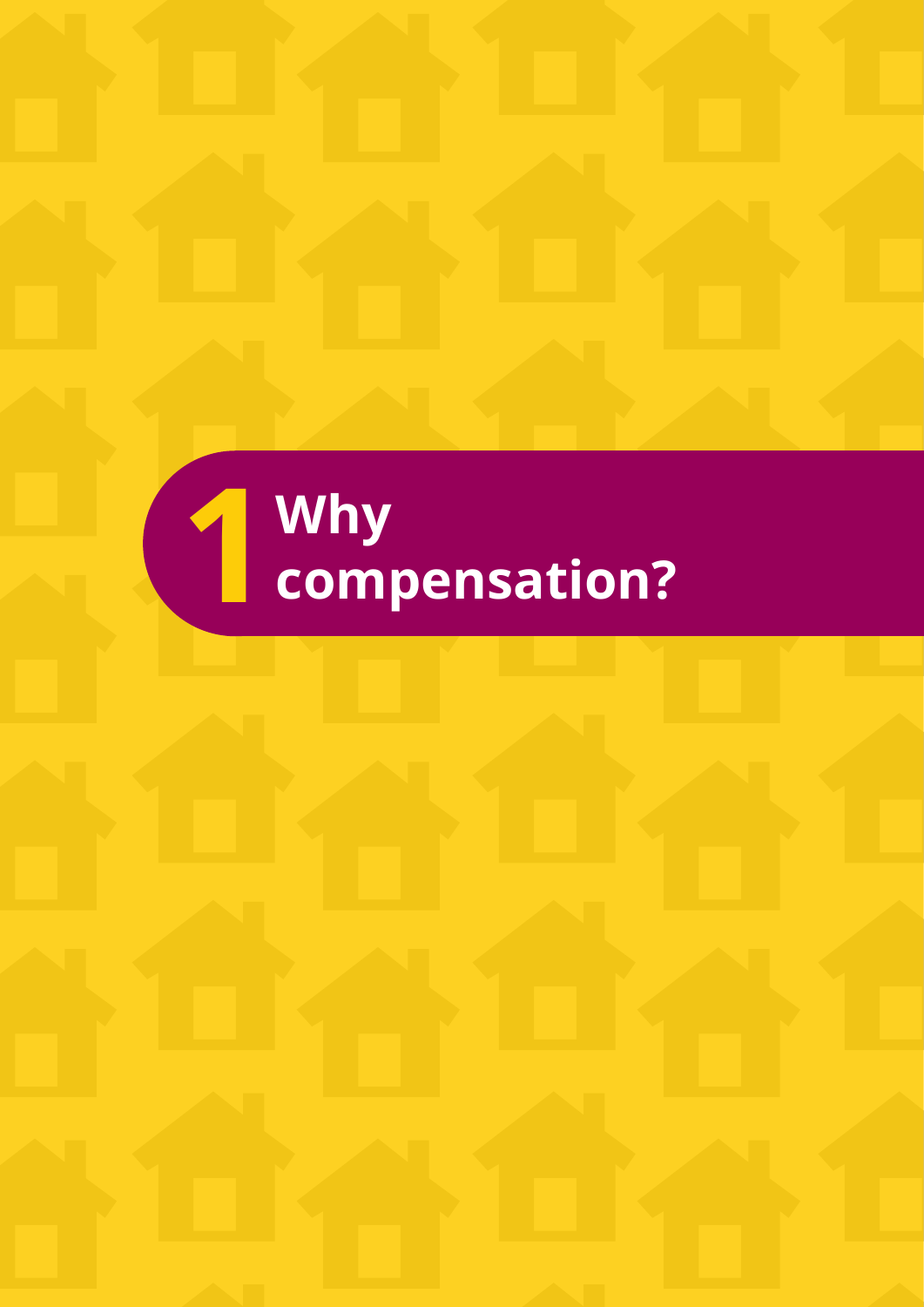*While no amount of money can erase the harm caused by abuse, a compensation payment can ease the pressure and help to make life more comfortable in the here and now...* **" "**

#### **Why compensation?**

Compensation provides victims of abuse and violence with some financial security to ease stress and hopefully help survivors to find a breakthrough moment on their journey to healing.

Compensation is a key component in the provision of justice in Australia. The aim of the payment is to restore a person to a financial position that they may have been in had it not been for the abuse. It also recognises the costs that survivors accumulate in the years after the abuse, such as medical costs and lost income.

Compensation is also a way of sealing an apology. Without a financial component, an apology may just be words. But a compensation payment can make a material difference to a survivor's life and ensures that an apology is genuine.

While no amount of money can erase the harm caused by abuse, a compensation payment can ease the pressure and help to make life more comfortable in the here and now. Used wisely, compensation can be life-changing.

Read more about our approach to clergy and institutional abuse compensation claims on our website kelsolawyers.com/au/our-work/clergyand-institutional-abuse-claims.

### **How do I make a claim?**

The first step in making a claim is to complete Kelso Lawyers' Claimant Information Form on our website at https://kelsolawyers.com/au/fosterparent-abuse-compensation-form/.

This will provide us with some initial details to begin an assessment of your claim. Or, if you would prefer, you can just pick up the phone and call Kelso Lawyers on (02) 4907 4200.

Once Kelso Lawyers have this information, our legal team can assess whether or not you may be eligible for compensation.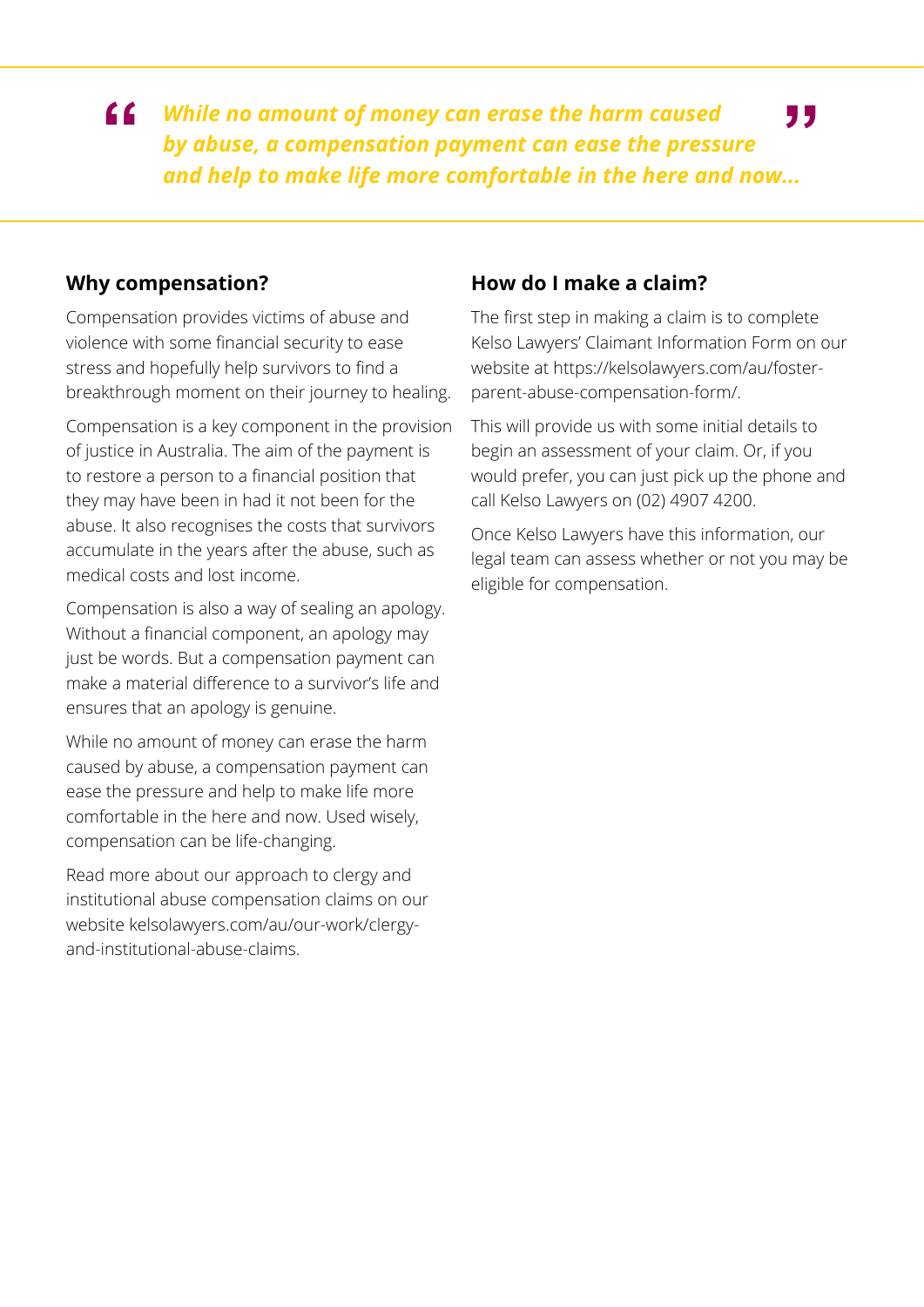### **10 Steps to Justice**

Many abuse survivors are hesitant to engage in legal proceedings. It is often seen as a costly process tied up in red tape. We understand that. It's for this reason that we follow a process that is as straightforward, fair and stress-free as possible.



Complete a Claimant Information Form or phone Kelso Lawyers.



for compensation.



Claim assessed for eligibility



Have a personal conversation with founder and principal, Peter Kelso.





Receive a letter of introduction and our Conditional Costs Agreement. These documents need to be signed and returned before we commence proceedings.

Ensure that you have a professional and personal support network in place.



Case assigned to one of Kelso Lawyers' experienced solicitors to prepare case.



Make a statement.



Attend a mediation when a respectful compensation payment will be negotiated and a face to face and written apology made.





Notify Medicare and Centrelink of impending compensation payment.

Receive compensation into your own bank account as cleared funds.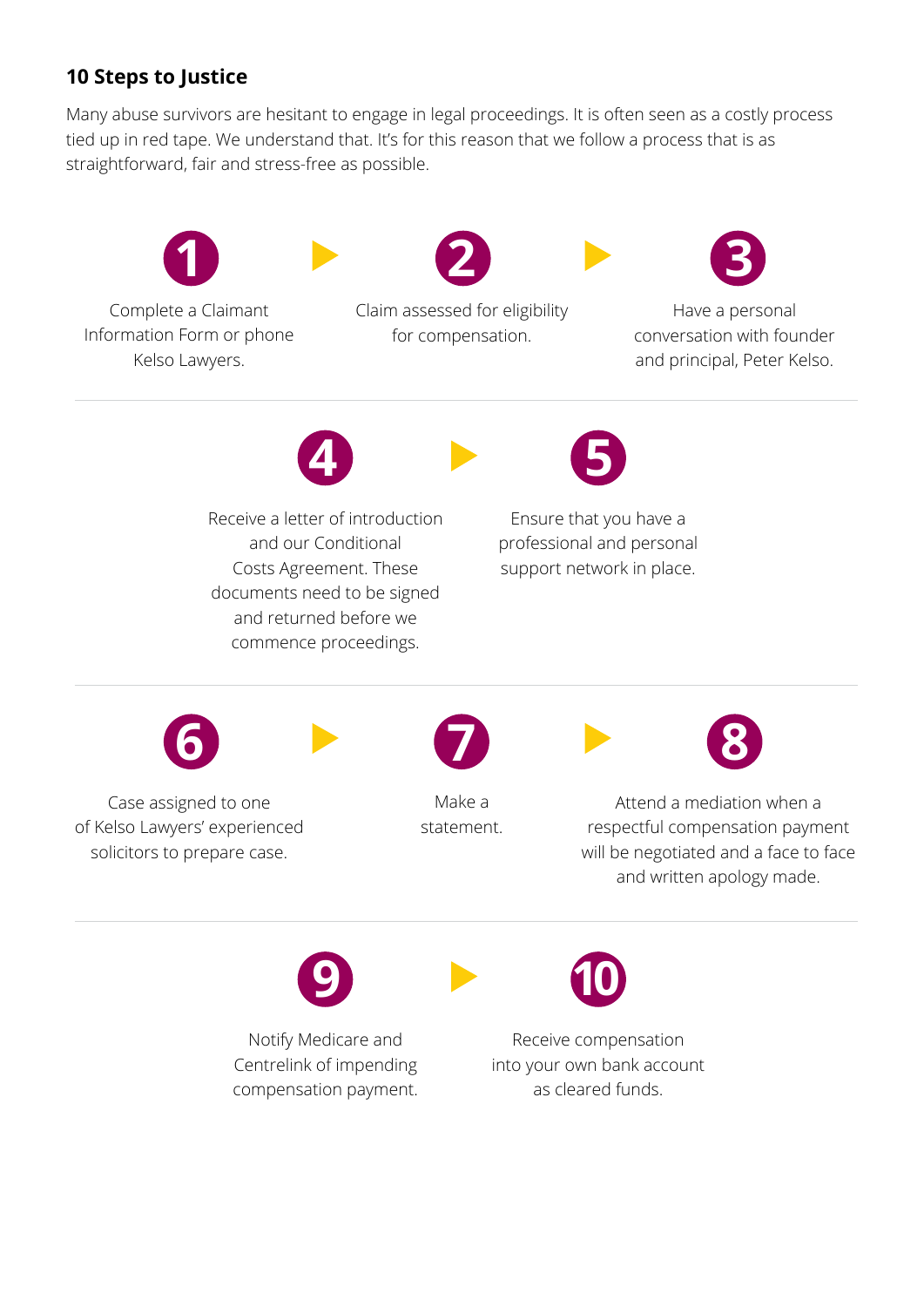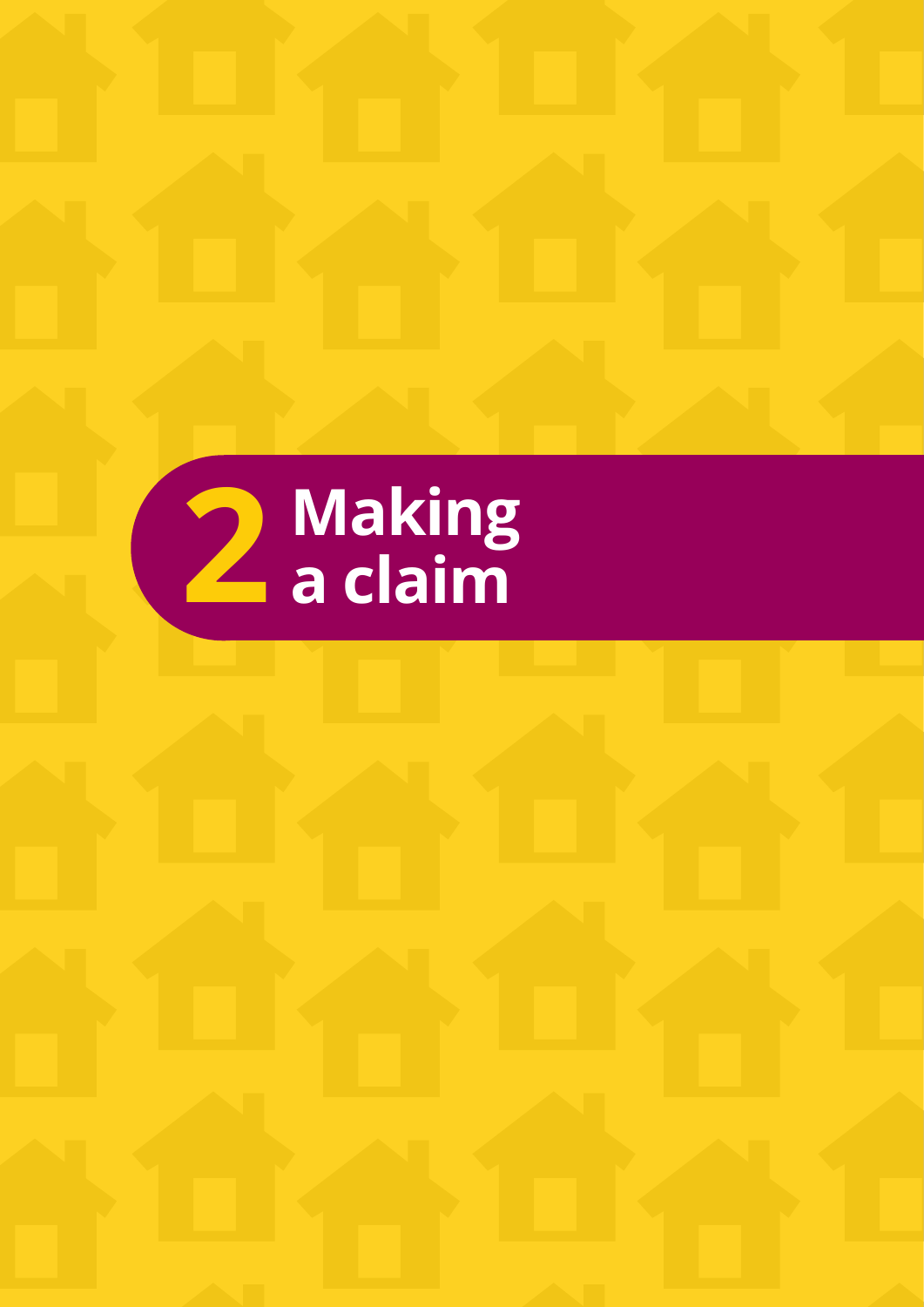**"**

*If you feel like it's too much and you have fallen through the cracks, like nobody cares or believes you, please don't give up. Peter Kelso and Jodie Scanlon do care about you.*

*Greg Scully*

### **What to expect when making a claim**

Kelso Lawyers understand that revisiting past memories can be a distressing experience and we go to great lengths to ensure that our process is as supportive as possible for survivors.

Once Kelso Lawyers have accepted your case, a time will be arranged for you to have a personal phone conversation with our founder and principal, Peter Kelso. Many people approach our firm because of Peter's own history of abuse, and he likes to speak personally with each and every survivor that we represent. Many survivors find these chats with Peter both cathartic and inspirational.

The foundation of a successful client-lawyer relationship is to be clear about expectations. For this reason, we send all of our new clients a letter detailing what you can expect of us and what we see as a respectful relationship. We ask all of our clients to read and sign this letter. At this time, we will also send you our Conditional Costs Agreement.

We ask that our clients be respectful of our staff at all times. While we understand that this process can at times be frustrating and distressing, please remember that we are always in your corner.

If you are at any time finding the process particularly distressing, it is important that your first point of contact is with your counsellor or doctor. While we can try to comfort and reassure you, we are not qualified mental health workers.

**"**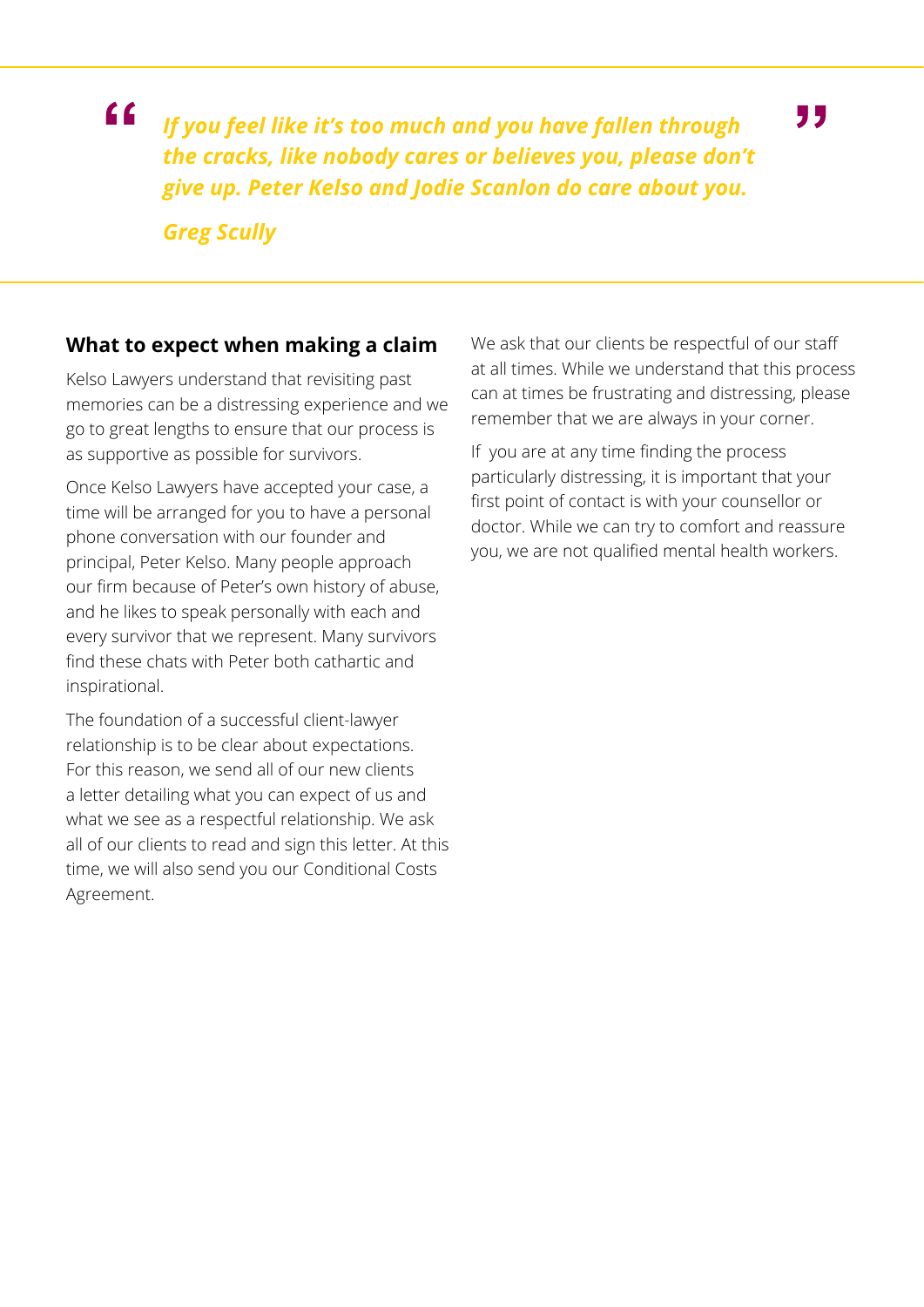# **3 Giving a Statement**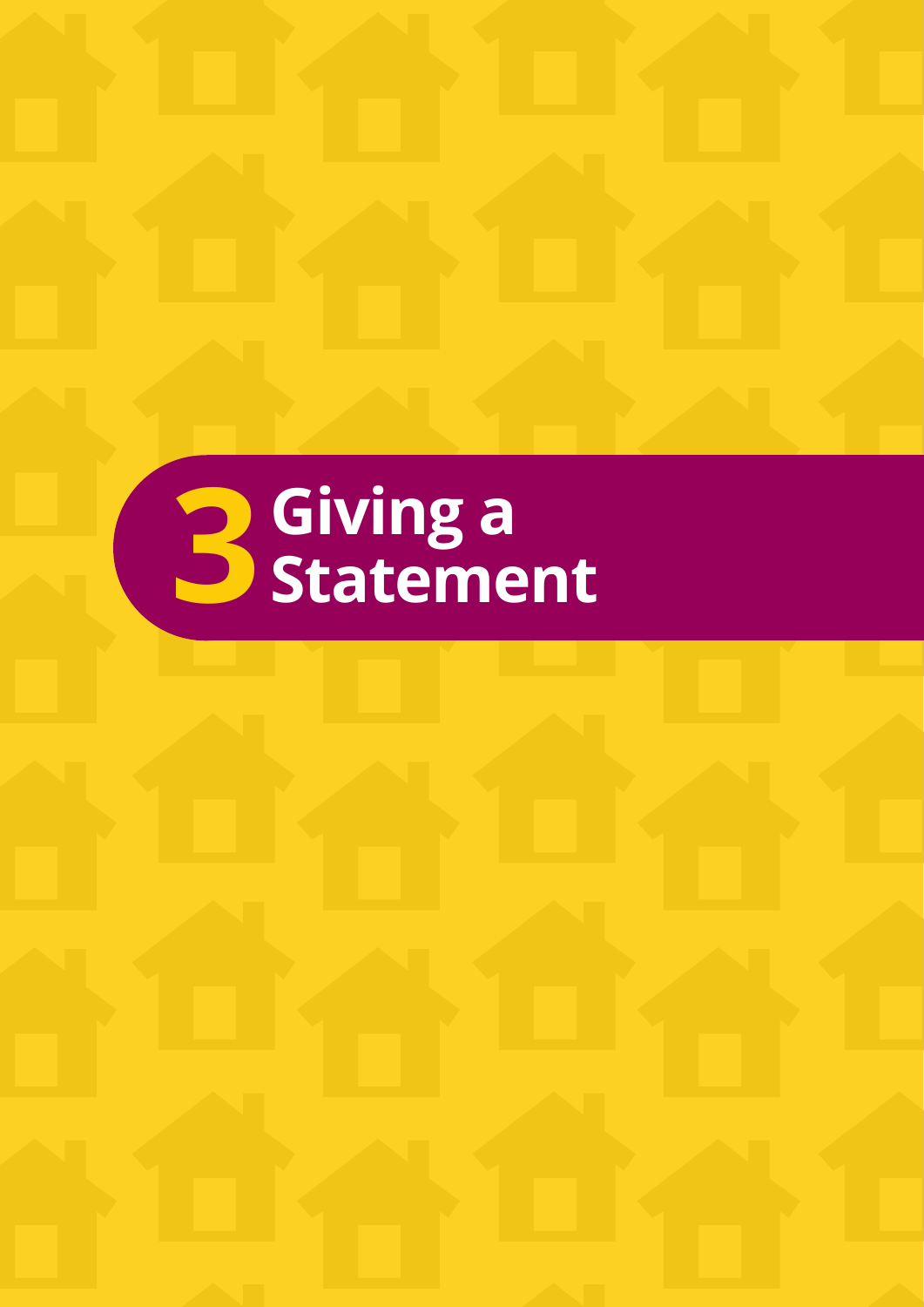**"**

*These people have been a guiding light for me when things got very dark. They believe in what they do and their advocacy for survivors of abuse is awe inspiring.* **"**

*Margaret Heathwood*

### **Getting ready to give a statement**

We recommend that all of our clients engage with a professional counsellor to ensure that they are well supported throughout the compensation process. If you are not already in touch with a professional counsellor, we can provide you with a list of services to contact. Many of these services are provided to abuse survivors free of charge.

Also, we advise our clients to tell a trusted friend or family member that you will be engaging with Kelso Lawyers. It is important to have an informal support network to provide a friendly ear or a word of encouragement through a process that can, at times, be mentally demanding and stressful.

### **Giving a statement**

To build a case for compensation, we will need to draft a comprehensive statement that details the abuse and the impact it has had on your life. The solicitor working on your case will work with you to include as much detail as possible.

Raking through memories of abuse affects different people in different ways. During this process you may have your good days, and your bad days, which is why it is important to have a support network in place before beginning this process.

You may prefer to discuss the details of your case via written correspondence, over the phone, or in person. We will work with you in whatever way you feel most comfortable.

Your solicitor will also need to compile as much documentation as possible to support your case. This may involve sourcing child welfare records, any police records, hospital records, medical records, and tax records. You will need to sign authorities to enable us to access this paperwork on your behalf.

You may also need to see a psychiatrist or clinical psychologist so that they can prepare a report to confirm any psychiatric or psychological injury you have sustained from the abuse.

### **Do I have to go to court?**

No. There are two pathways to seek compensation: through the court system (also called 'litigation'), and through a process called 'alternative dispute resolution' or ADR.

Giving evidence in court can be a stressful experience for anyone, but even more so for survivors of child abuse. Having your claim questioned and disputed over an extended period can re-traumatise victims and be counterproductive.

Cases pursued through the court system are very public and may take many years to be finalised. Survivors have no involvement in the process of calculating compensation; that's all up to the judge. It is also unlikely you'll get an apology. The other side's lawyers will deny everything and take every legal point. Court is not the best way to resolve these sort of claims.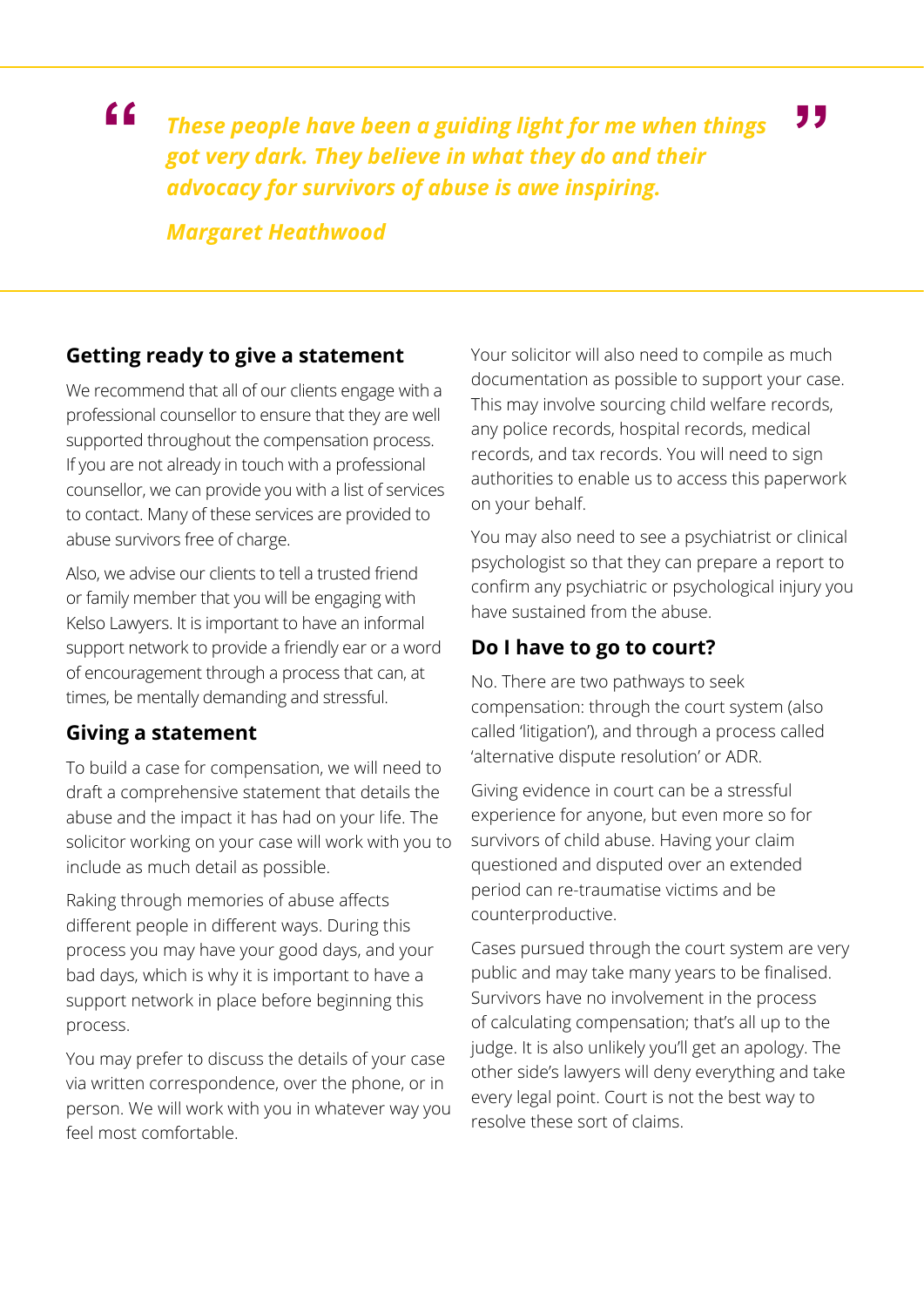# **4 Alternative Dispute Resolution (ADR)**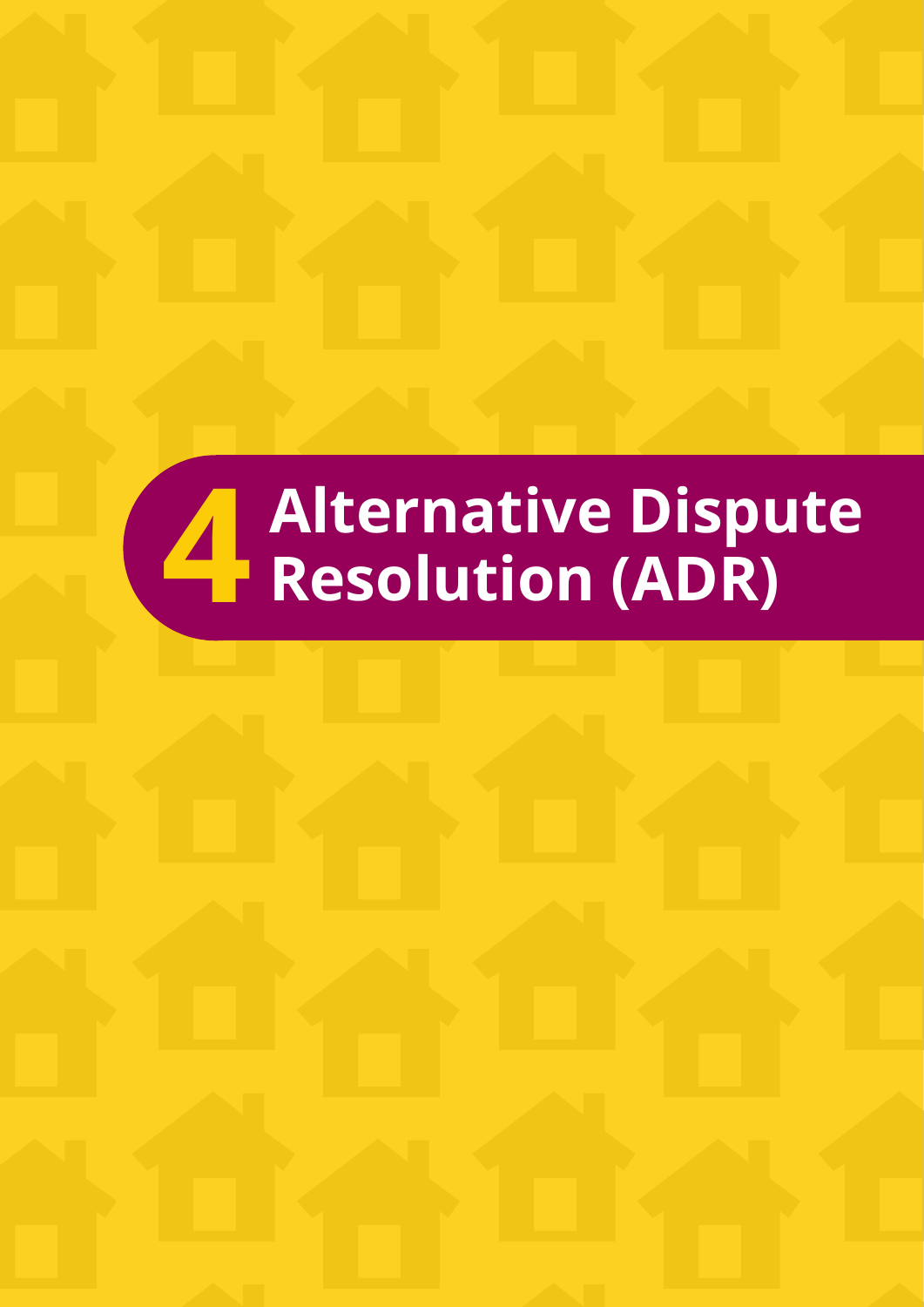## **Tell me about alternative dispute resolution (ADR) and mediation**

We have found that seeking compensation through ADR is much better suited to historical child abuse cases. ADR enables a compensation claim to be completed in a much shorter time frame and in a less confrontational manner.

By seeking compensation through ADR, you will never have to set foot in a courtroom.

The compensation claim is negotiated in a process called 'mediation'. The mediation usually takes place in a warm and supportive environment.

A mediator – a neutral person who is usually a barrister -- presides over these meetings between the survivor and their legal representatives, and a senior representative of the institution, Church or Government agency responsible for you at the time of the abuse. Importantly, the actual perpetrator will never be at these meetings.

The mediator does not play the role of a judge. Rather, they facilitate a constructive discussion between the two parties to help them to come together in agreement.

In contrast to the court system, mediation also enables survivors to participate in the compensation negotiation if they would like to do so. Some of our clients find this involvement to be empowering.

Another benefit of ADR is confidentiality. You will never read about these cases on the internet or hear the outcome on the nightly news. Your privacy is assured.

You can read more about ADR on our website: kelsolawyers.com/au/our-work/alternativedispute-resolution-child-abuse-compensation/

# **Will I get an apology?**

At the start of the mediation process, the survivor will be offered an apology. Receiving an apology can contribute to a sense of healing for child abuse survivors, and is a key benefit of the ADR process.

During the mediation, we ensure that survivors receive both a face-to-face and written apology by a very senior member of the institution or organisation responsible for the abuse.

These apologies are delivered in a private and respectful way.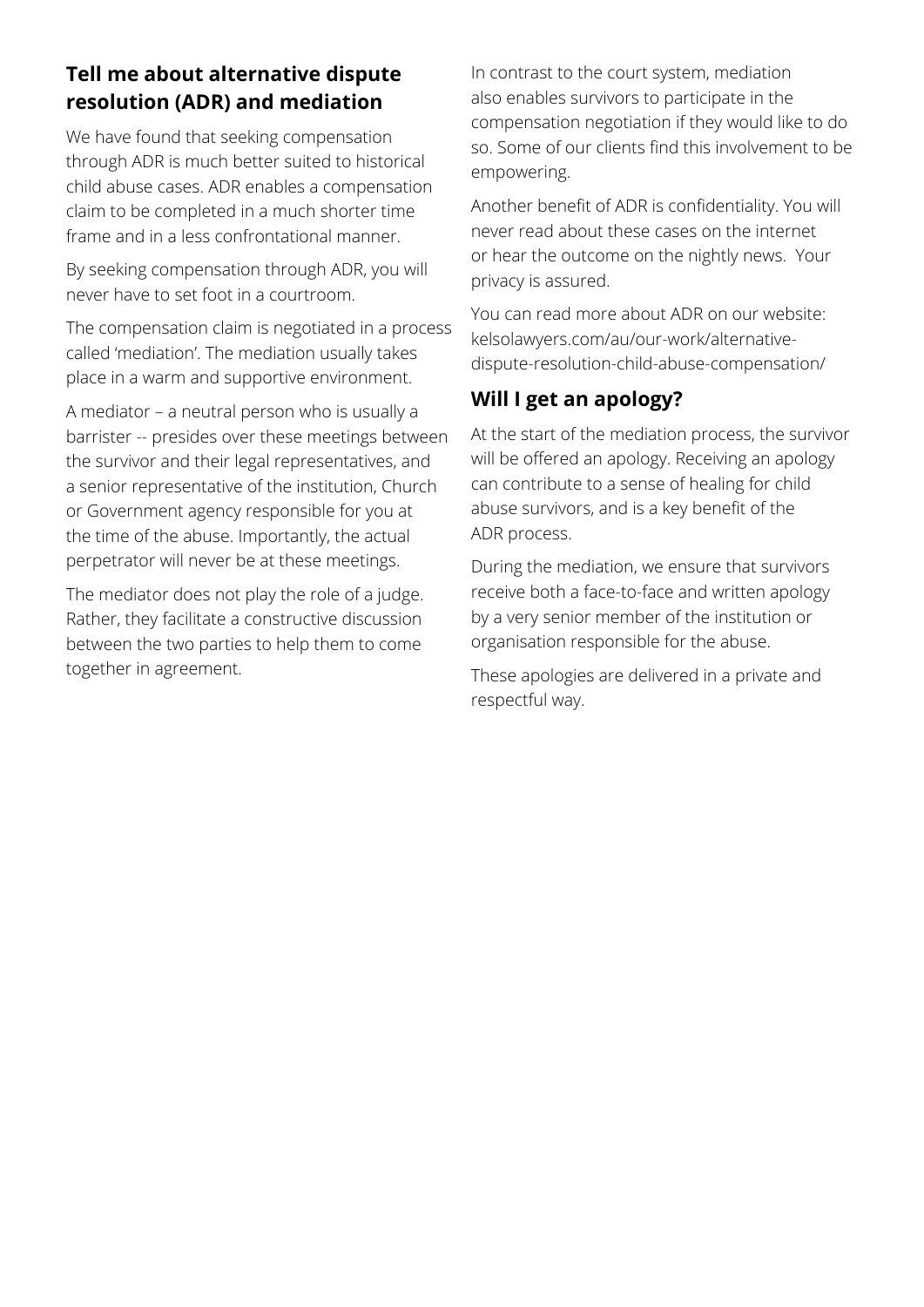# **5** Payments<br>and costs **and costs**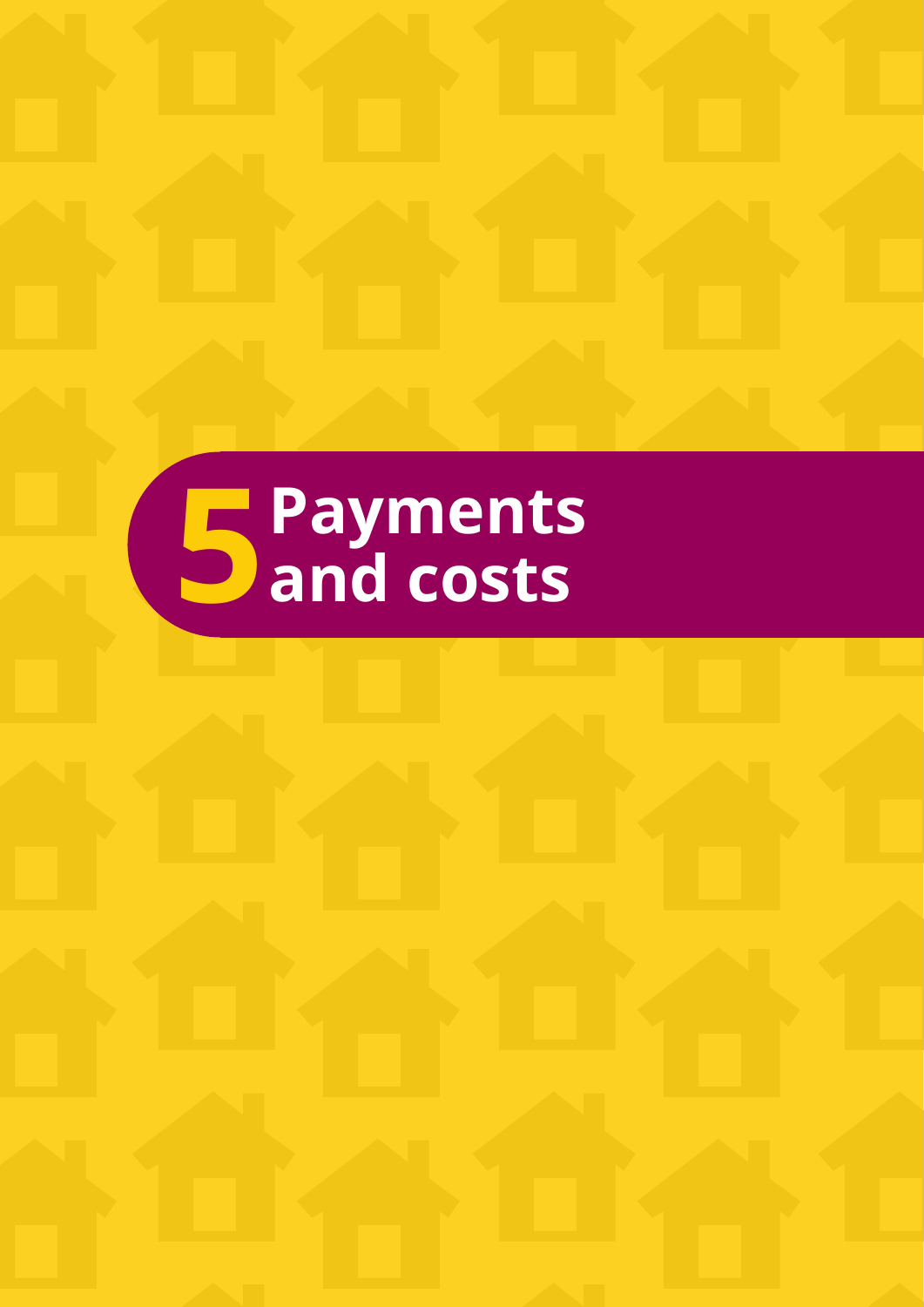

### **How much will it cost?**

Like most legal firms working in the area of compensation, we operate on a 'no-win, nofee' basis. We classify a 'win' as an offer of compensation of \$10,000 or more.

But this is where the similarity ends. You may have heard of cases where a victim is awarded compensation only to find most of the payment has been swallowed up by legal fees.

Our Conditional Costs Agreement ensures that we will never make more from your compensation than you do, and most clients will keep around 80% of their award.

We have specifically developed our costs agreement for historical child abuse cases, in recognition of the fact that some cases are more complex than others and will take more of our time to resolve.

Our costs agreement takes an outcome-based approach. The larger the compensation payment, the larger our fee; and the smaller the payment, the smaller our fee.

It's simple and, most importantly, it's fair to our clients.

### **How long will the process take?**

Every case is different, but we find that most compensation claims can be finalised in around 12-16 months. We ask our clients to be patient during this period, because at times it can seem like time is at a standstill. However, you can be assured that we are working tirelessly in the background to build the best possible case for compensation.

We will be in touch with you as your case progresses, but if you ever feel the need to talk to us, we are only a phone call away.

### **Who pays for the compensation?**

The compensation payments are made by the institution, government agency, or State that was responsible for you at the time of the abuse. The Royal Commission into Institutional Responses to Child Sexual Abuse shone a light on the neglectful and inadequate practices of institutions charged with the care of children. The revelations made in the Royal Commission have made many institutions more willing to negotiate fair compensation payments to abuse survivors than in past years.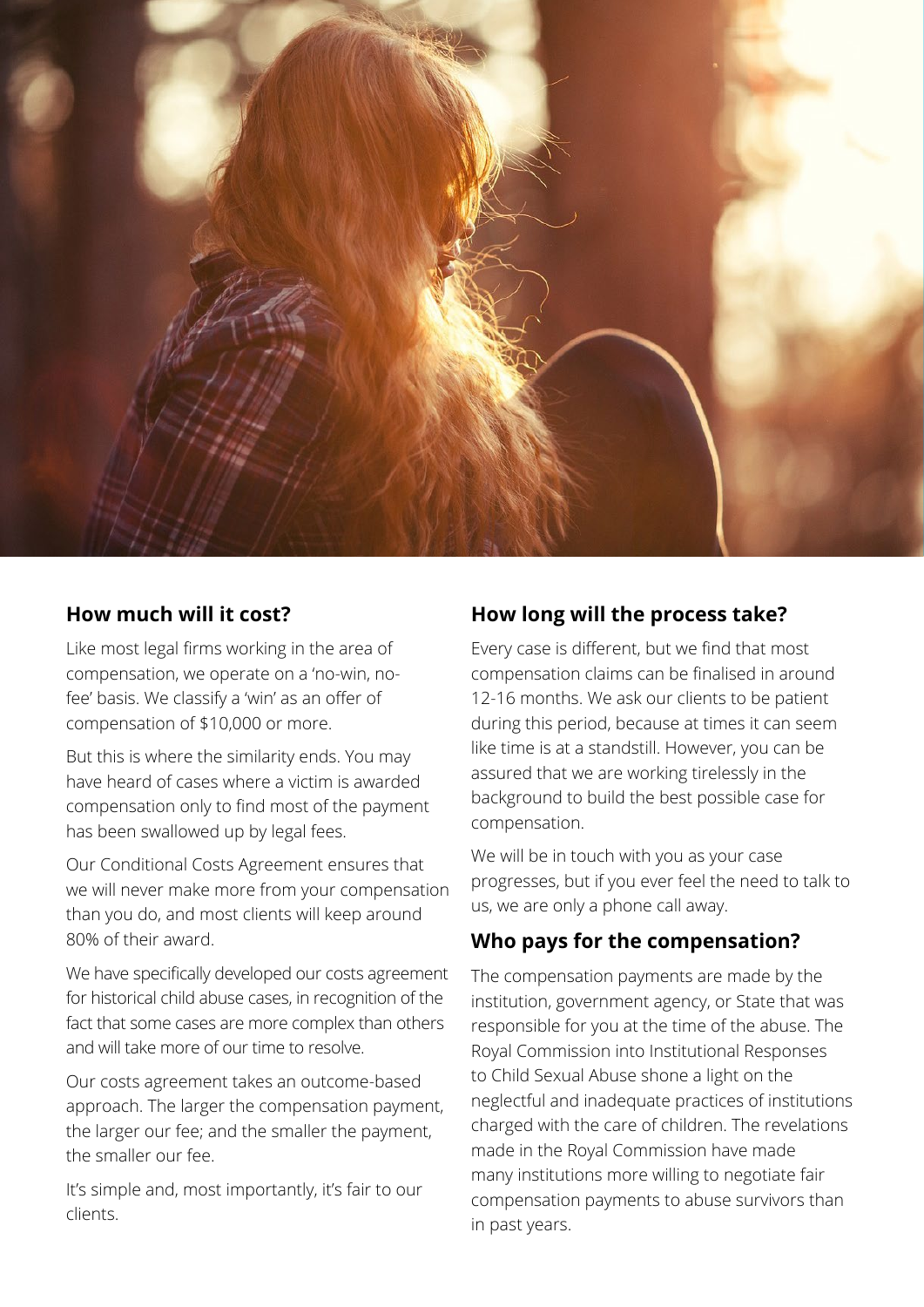## **Will I have to pay back Government benefits?**

Many survivors are anxious about the impact that a compensation payment may have on their regular Government benefits. But there is nothing to worry about – in the vast majority of cases, the impact is minimal.

However, it is important to notify both Centrelink and Medicare before receiving a compensation payment. We do this for you.

For **Centrelink payments** – including the aged pension, disability pension, carer's pension, unemployment benefits, and many others – it is extremely unlikely that receiving compensation for historical child abuse will affect your benefits.

As the abuse happened many years – often decades ago, any period for which your payments would be suspended (called the 'preclusion period') would have already been served. Put simply, for most cases, your Centrelink benefits will just continue as usual.

The exceptions are if your compensation payment is unusually large (in the millions), or if you are in debt to Centrelink. Clients who have a debt to Centrelink as a result of a loan, overpayments or fraud, may have this money deducted from their compensation. The good news is that this will completely clear the debt and your benefit payments will return to their full amount.

**Medicare payments** are slightly different and survivors receiving compensation may have to pay back some money. Again, this is nothing to be concerned about because this usually amounts to no more than a few hundred dollars. In the lead up to finalising the settlement, we will notify the Health Insurance Commission (the organisation that administers Medicare), and you will be sent a 'Notice of Past Benefits'.

This Notice will include every consultation for which Medicare benefits have been paid over many years. It's very important that you tick ONLY medical services that are related to the abuse, as Medicare will require the repayment of benefits for these services.

We recommend that you talk this through with us to be sure that you do not nominate more services than necessary. If you get it wrong, we can have it corrected with Medicare.

*I'm enormously proud of the costs agreement. I developed it specifically for abuse cases, and I think it's the fairest costs agreement for this type of work that anyone will find.* **" "**

*Peter Kelso*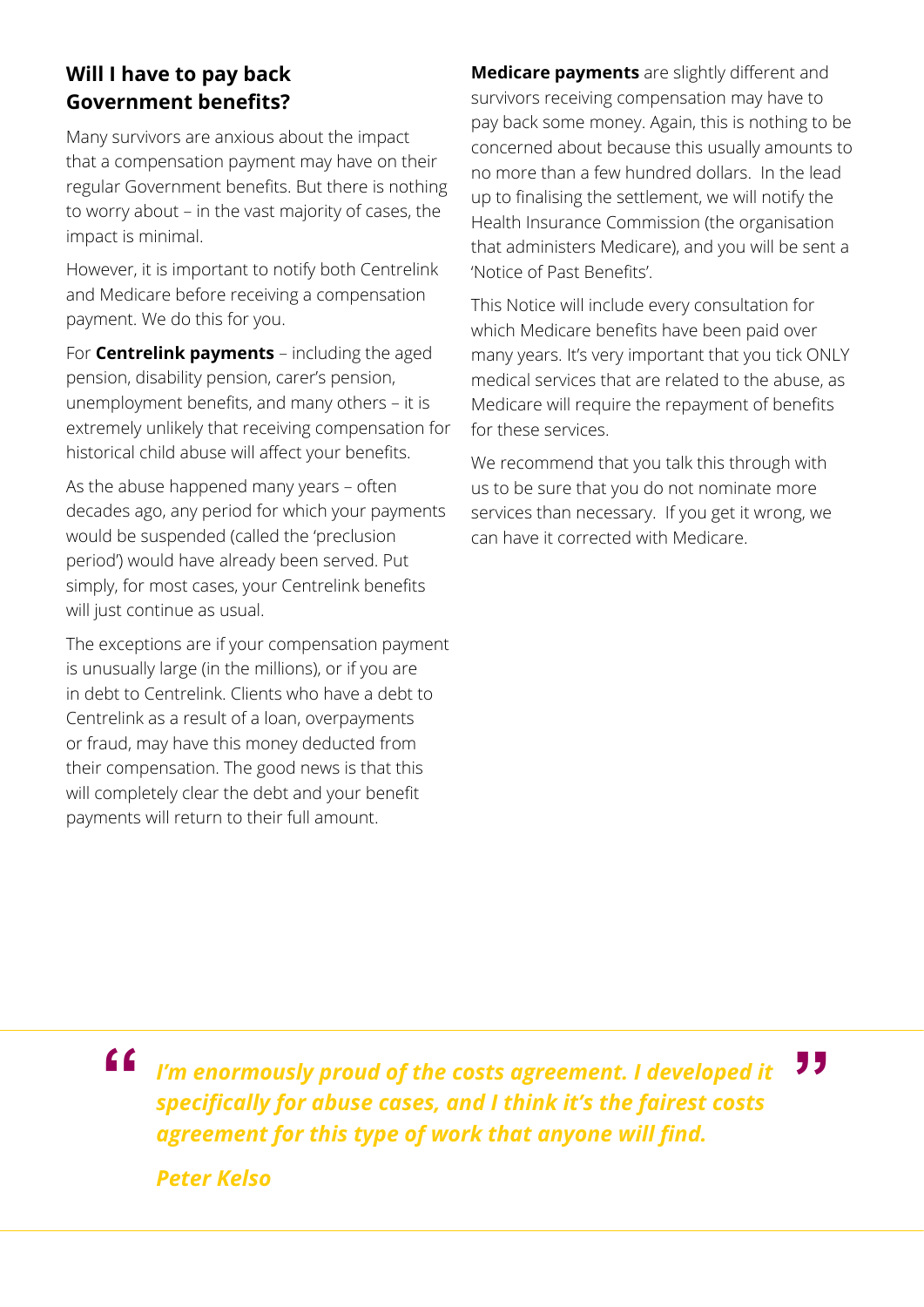# **6** Life after making<br>**6** a claim **a claim**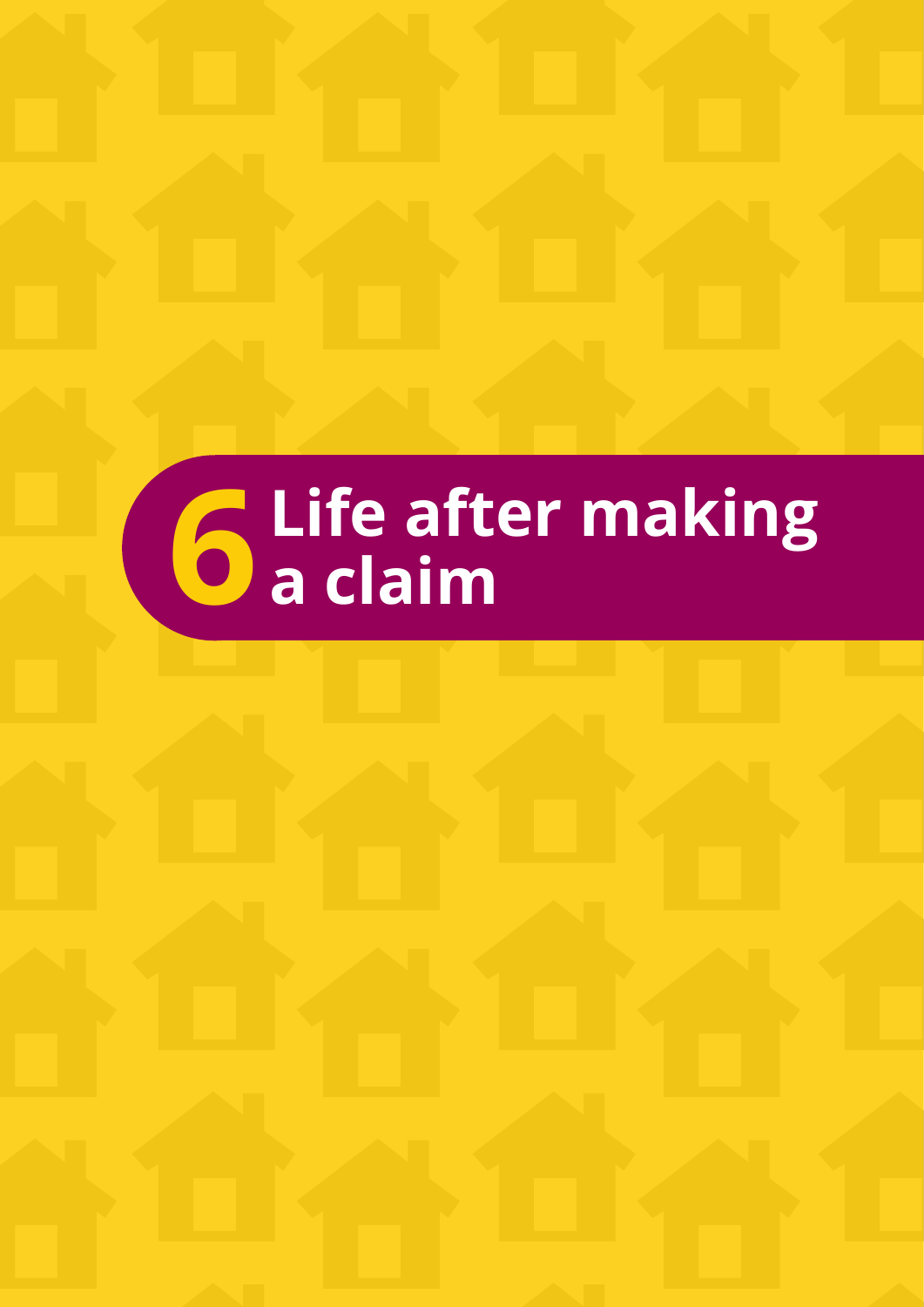## **Life after making a claim**

Many survivors of child abuse have had their abuser living 'rent-free' in their head in the decades after the abuse. Receiving a genuine apology and a fair compensation payout from the institution, alongside counselling support, can help abuse survivors to finally close this horrific chapter of their life.

Survivors often use the compensation money to pay off a mortgage and do something for their children. They might book that dream holiday or pursue educational opportunities that were denied to them as a child.

One of our clients bought a caravan to travel around Australia to prospect for gold. The compensation claim had set him free from an extremely troubled past and enabled him to take charge of his future. You can read Brett's\* story on our website <link to http://kelsolawyers.com/ au/case/brett/> \*Name changed to protect privacy

What you do with your compensation is completely up to you, but it is our hope that the process can help our clients to find some joy and freedom in their lives. It can be a real relief just to have the pressure taken off.

It is worth remembering that compensation is not a cure-all. You may find that you will need to continue with professional counselling or to call on support networks from time to time. This is completely normal.

Compensation cannot change history, but it can make the world of difference.

*Without wanting to seem cliché, this whole experience has been life changing. My life has changed dramatically over the last eighteen months. It is not in any way an easy process, though I have been supported the whole way with assistance in knowing how to gain counselling and with being treated with respect and care at all times.* **"**

*Susan \* (\*Name changed for privacy reasons)*

**"**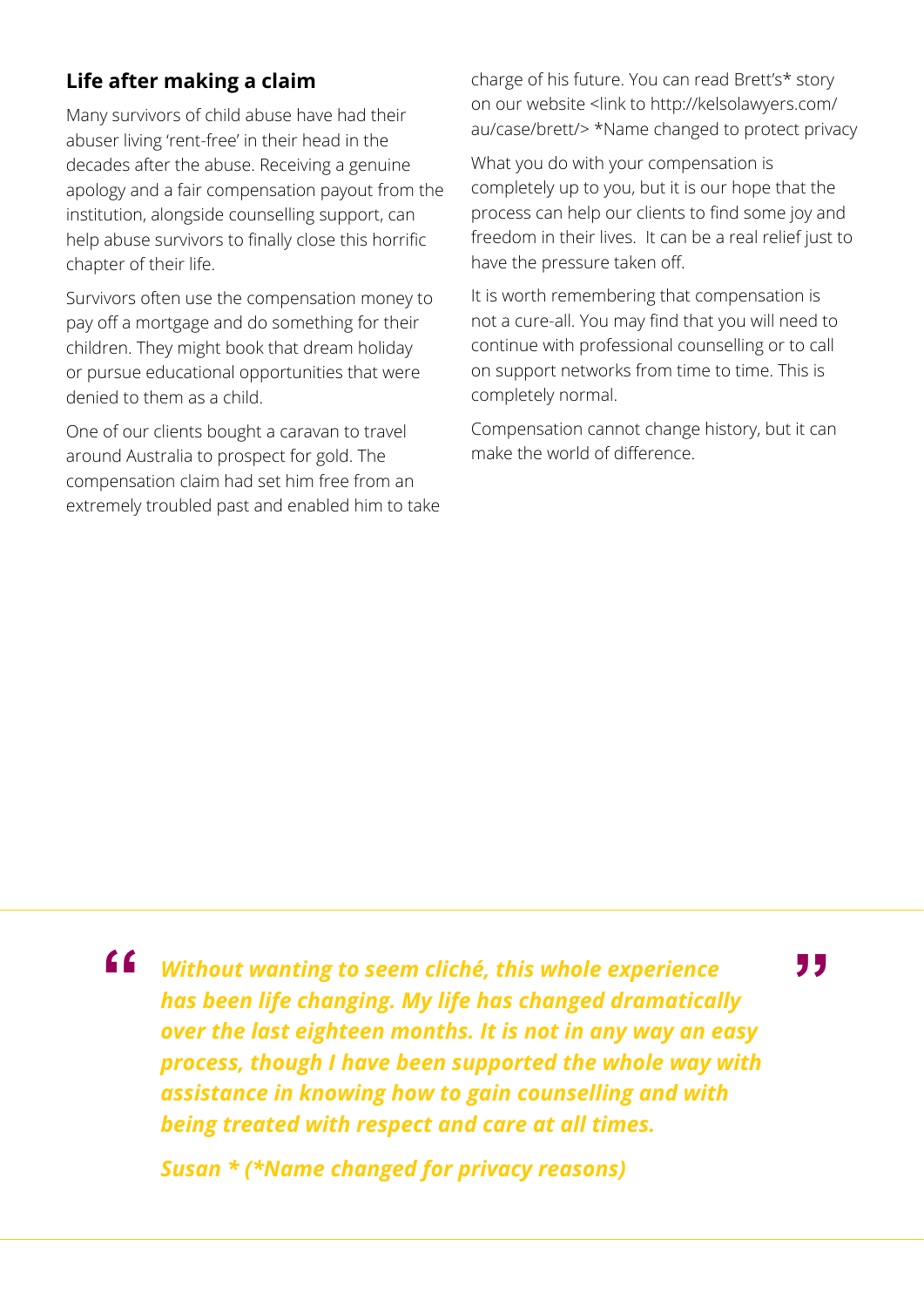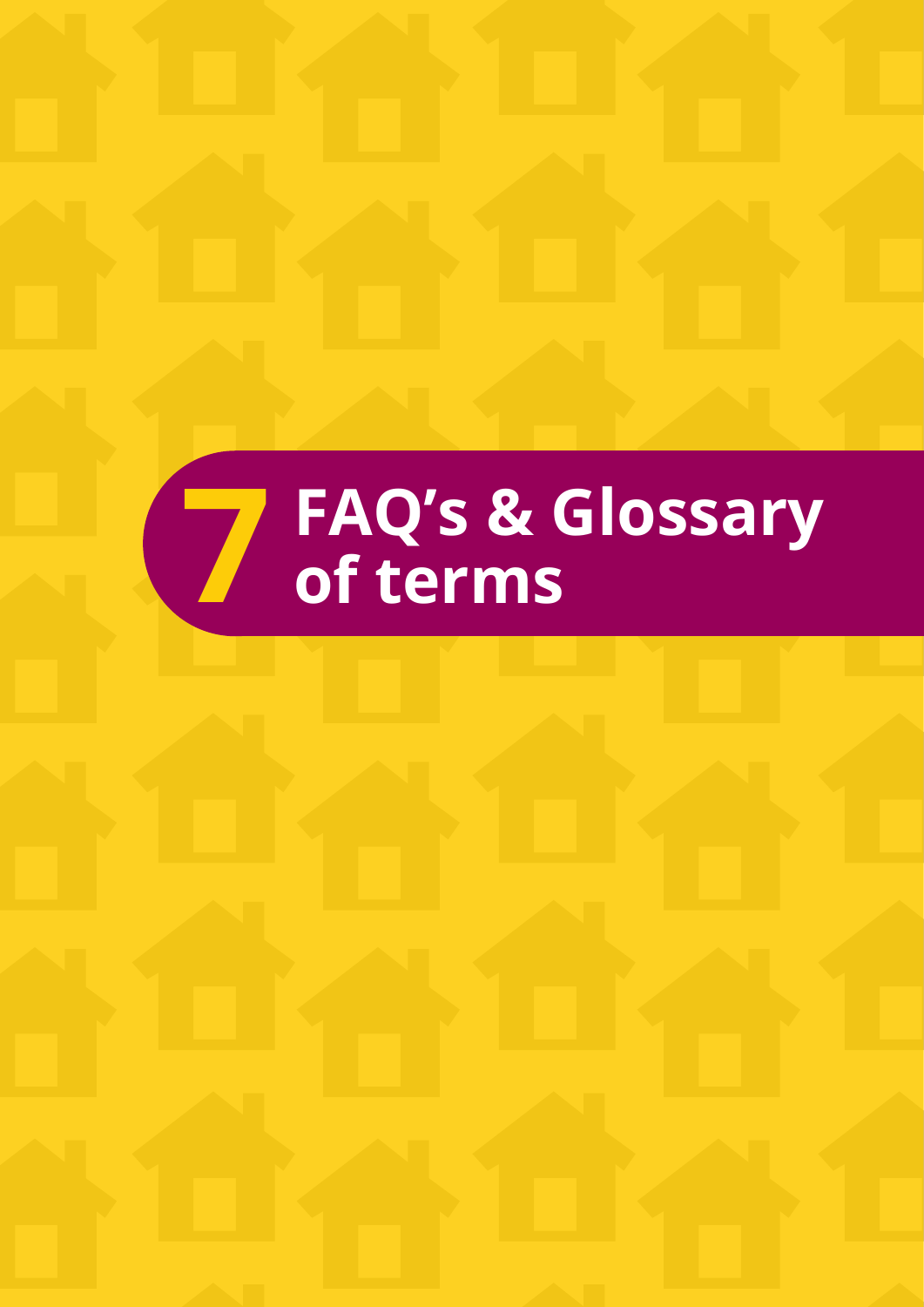# **FAQs**

### **Does it matter if the offender is dead?**

Not at all. Many cases of abuse in the ADF occurred some decades ago, and often the offender has died. But it makes no difference to cases being negotiated through ADR. However, it will make it extremely difficult to pursue compensation through the court system.

"From time to time, people phone us thinking they couldn't do anything because the offender was dead, but are very surprised and relieved to hear that they can still do something." Peter Kelso

### **I was abused by a relative, can I still get**

**compensation?** Sadly, these cases are very difficult to pursue. While abuse within families is by far the most common type of abuse, avenues for recourse are extremely limited.

The perpetrator needs to be wealthy, and to have been criminally convicted before there is any chance of seeking compensation. While we have taken on a handful of such cases, our focus is on institutional child abuse.

#### **My relative was abused and has passed away. Am I able to get compensation?**

These cases are also very difficult to pursue. Mostly, the case for compensation dies with the victim. However, if a person was financially dependent on the person who was abused and subsequently passed away, there may be a narrow opportunity to discuss the possibility of compensation.

*From time to time, people phone us thinking they couldn't do anything because the offender was dead, but are very surprised and relieved to hear that they can still do something.*  **" "**

*Peter Kelso*